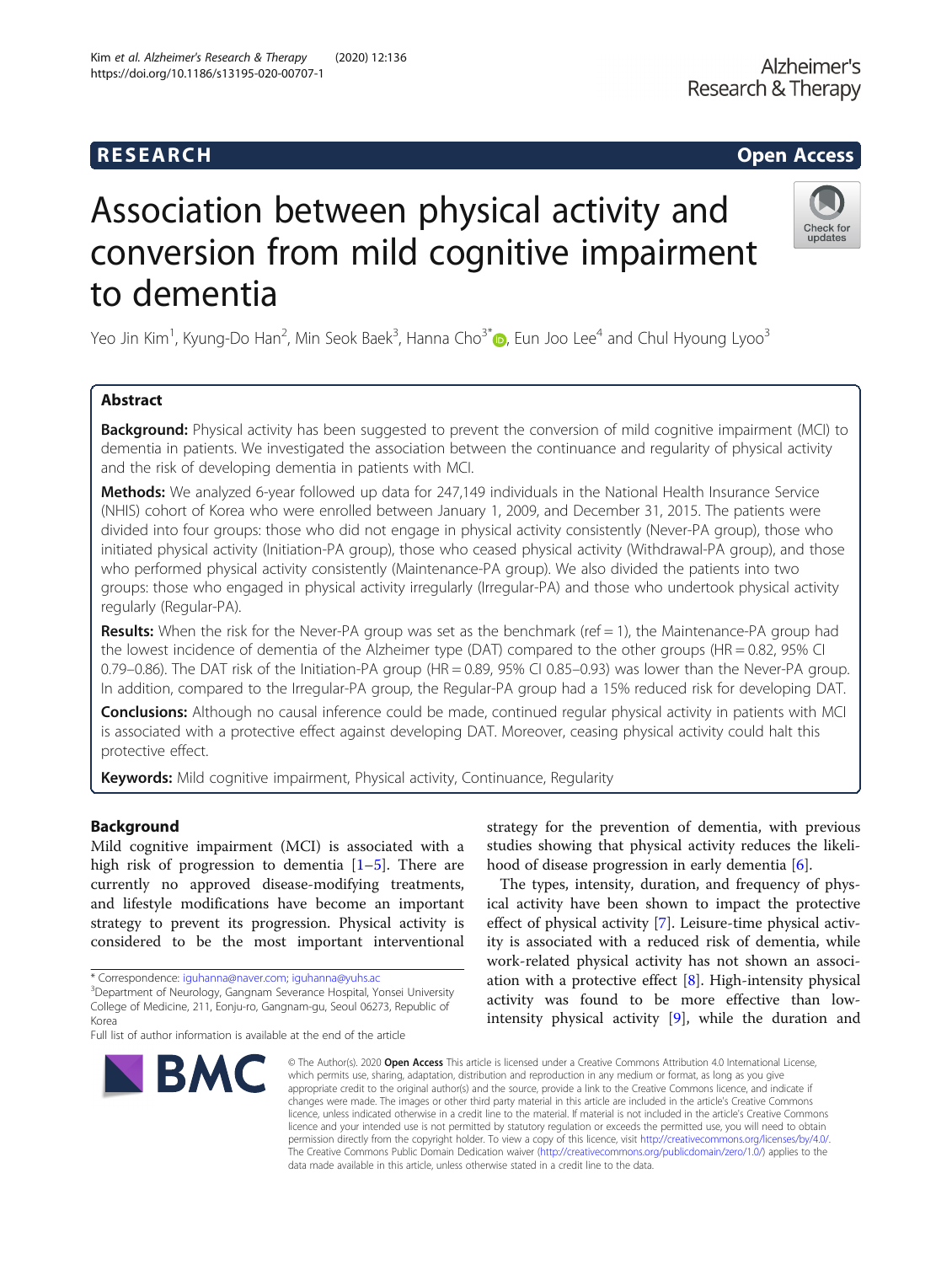frequency of physical activity is also an important factor that can reduce the risk of cognitive decline. In a recent meta-analysis, physical activity of more than 16 weeks was associated with a greater improvement in cognition [[10\]](#page-6-0). In addition, the incidence rate of dementia was lower in subjects who engaged in physical activity more than twice per week  $[11, 12]$  $[11, 12]$  $[11, 12]$  $[11, 12]$ . However, the association between withdrawal or initiation of physical activity and prevention against cognitive decline remains poorly understood. Similarly, the importance of the regularity of physical activity needs further investigation. We thus sought to investigate the effect of physical activity continuance and regularity on the rate of conversion from MCI to dementia of the Alzheimer type (DAT) using longitudinal data from the National Health Insurance Service (NHIS) covering Korean patients that were followed up for 6 years.

# **Methods**

# Data source and study population

The present study was conducted using data from the national health insurance claims database established by the National Health Insurance Service (NHIS) of Korea [\[13](#page-6-0)]. The NHIS registration is mandatory for all Koreans, except for those with low incomes. People with low incomes are enrolled in the Medical Aid program; however, since 2006, these patient data have also been incorporated into the NHIS database. Therefore, the information obtained from the NHIS database represents health information for almost all patients in Korea [\[14](#page-6-0)].

The NHIS database includes demographic information, medical use, disease information, lifestyle habits, and basic laboratory data  $[15]$  $[15]$ . We defined diagnoses using the International Classification of Disease, Tenth Revision, Clinical Modification (ICD-10-CM) codes. The general health examination is administered to all citizens over 20 years every 2 years. Data from all patients with an MCI diagnosis from January 1, 2009, to December 31, 2015, were included ( $n = 975,030$ ). Of these MCI patients, we selected only those who had undertaken a health examination within 2 years after their MCI diagnosis ( $n = 424,684$ ). We excluded patients aged  $\lt 40$  years  $(n = 4643)$  and only selected those with matched examination data within 2 years before their MCI diagnosis  $(n = 261,814)$ . Patients with dementia diagnosed before the index date were excluded  $(n = 14,665)$ . The index date of this study was second health examination date. In the end, 247,149 individuals were included in this study (Fig. [1\)](#page-2-0). The period from 1st health examination to MCI diagnosis was 12.0 months and the period from MCI diagnosis to 2nd health examination was 10.8 months (Supplementary Table [1\)](#page-5-0).

# Standard protocol approvals, registrations, and patient consent

We obtained written informed consent from each patient. This study was approved by the Institutional Review Board of Gangnam Severance Hospital, and all methods were performed in accordance with the approved guidelines and regulations.

# Definition of MCI and DAT

MCI was diagnosed using the ICD-10-CM codes and includes F067. The codes for DAT were F00 and G30.

## Physical activity measurements

Data on physical activity were collected via self-report questionnaires. The extent of physical activity was assessed using the Korean version of the international physical activity questionnaire (K-IPAQ) short form, focusing on physical activity performed in the last 7 days. The 7 items of the IPAQ identify the total minutes over the last 7 days spent on moderate- and vigorous-intensity physical activity. Participants were asked how many days per week they spent for each activity over 10 min and how many minutes per activity they spent per day over the last 7 days. Vigorous activities included carrying heavy objects, running, aerobics, and fast biking. Moderate activities included carrying light items, bike riding at normal speed, and doubles tennis.

# Classification of MCI patients

We classified patients with MCI into four groups (Fig. [2](#page-2-0)). The "Never-PA" group included those patients who did not engage in physical activity before or after MCI diagnosis. We defined the physical activity to be vigorous or moderate physical activity over 10 min more than 1 days per week. The "Initiation-PA" group included patients who did not engage in physical activity before the diagnosis of MCI but initiated physical activity after the diagnosis of MCI. The "Withdrawal-PA" group included patients who engaged in physical activity before the diagnosis of MCI but stopped physical activity after the diagnosis of MCI. The "Maintenance-PA" group included patients who engaged in physical activity before and after MCI diagnosis. We also classified patients with MCI into two groups according to the regularity of physical activity. The "Regular-PA" group included patients who performed physical activity regularly, while the "Irregular-PA" group included patients who engaged in physical activity irregularly. We defined regular physical activity to be vigorous physical activity more than 3 days per week or moderate physical activity more than 5 days per week.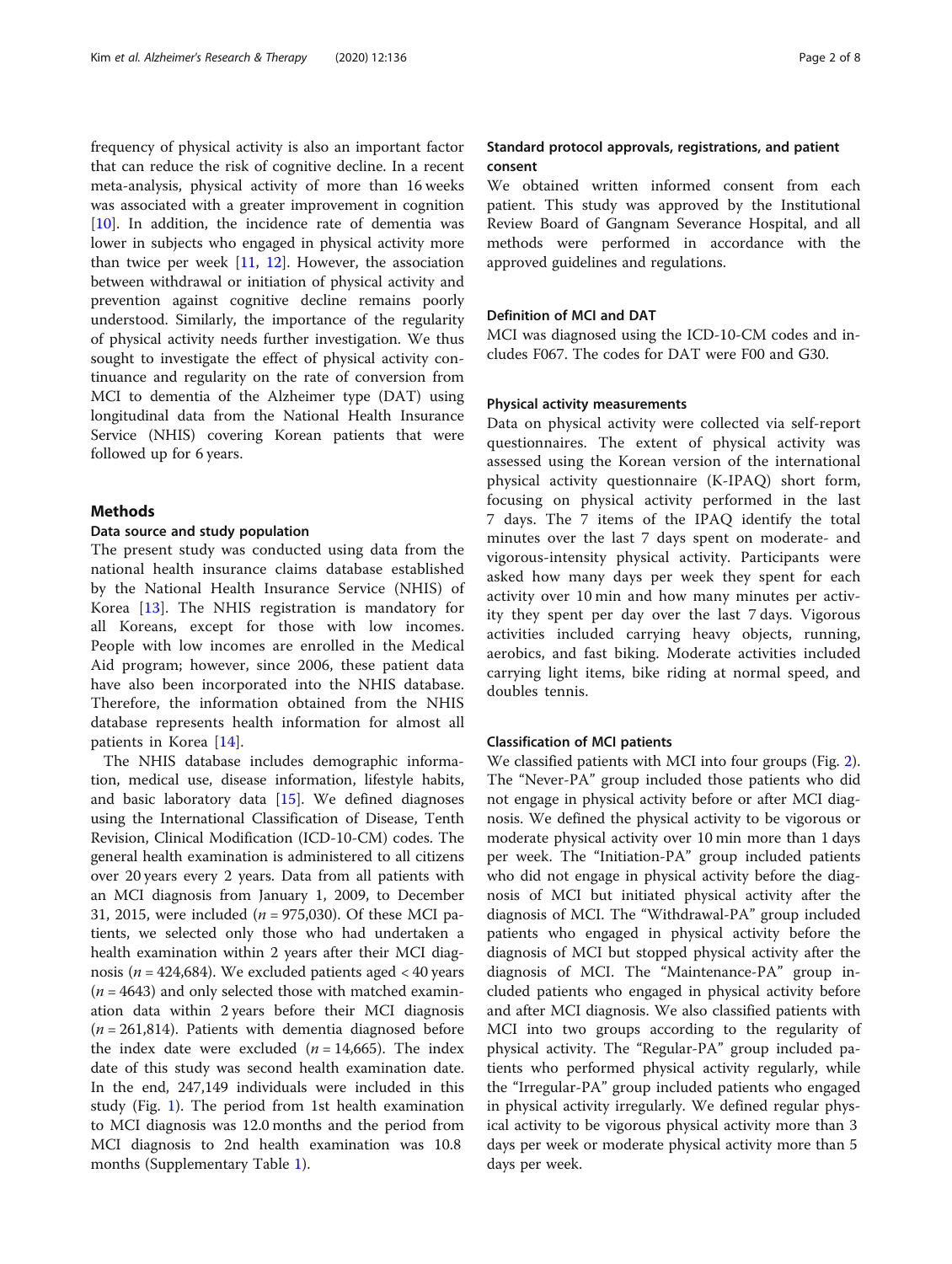<span id="page-2-0"></span>

# Statistical analysis

The data from the NHIS database are presented as mean values ± standard deviation (SD) for continuous variables and percentages for categorical variables. Differences between groups were confirmed using analysis of variance (ANOVA) for continuous variables and chi-square test for categorical variables. Cox proportional hazard

models were used to assess the risk of dementia. Dementia risk was expressed as the hazard ratio (HR) with 95% confidence interval (95% CI). Incidence rates were calculated per 1000 person-years. P values were two-tailed, and statistical significance was considered at  $P < 0.05$ . All statistical analyses were performed using SAS V.9.3.

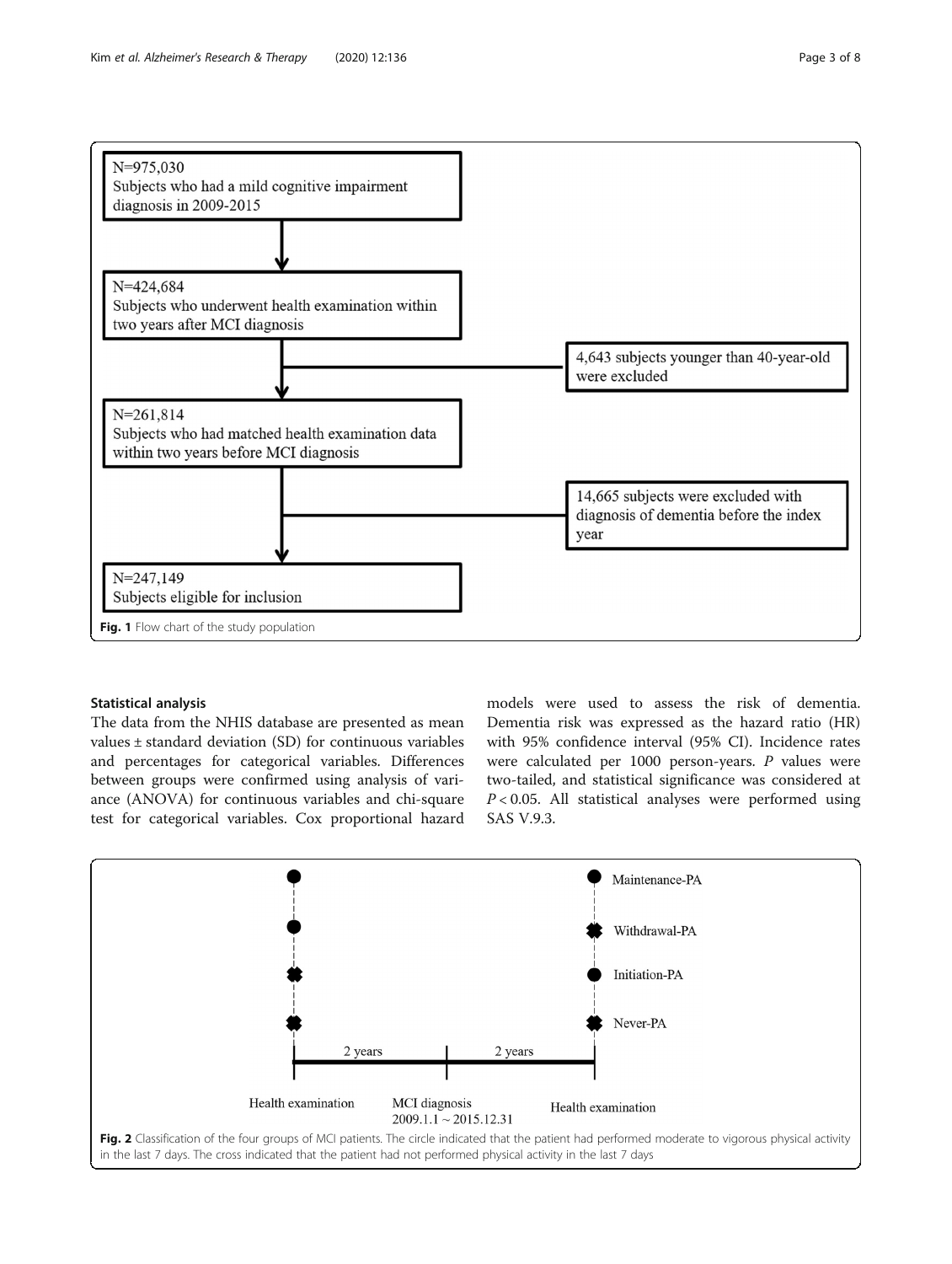## Results

#### Demographics and baseline characteristics

Detailed demographic and clinical characteristics of the participants are presented in Table 1. The mean age of the patients in the Never-PA group was highest, while the mean age of the patients in the Maintenance-PA group was lowest. The Never-PA group had the highest proportion of females. In addition, the Never-PA group had the highest proportion of patients with hypertension or diabetes mellitus. Compared to the Irregular-PA group, the Regular-PA group is younger and had the higher proportion of females. The Irregular-PA group had the higher proportion of patients with hypertension (Supplementary Table [2\)](#page-5-0).

# Risk of dementia according to continuity of physical activity after diagnosis of mild cognitive impairment

Of the 247,149 patients analyzed, 23,015 patients converted to dementia. Of these 23,015, 17,733 (77%) were diagnosed with DAT.

Table [2](#page-4-0) shows the risk of DAT according to the continuity of physical activity. The Maintenance-PA group showed the lowest risk of dementia. Compared to the Never-PA group, the risk of DAT was reduced in the Initiation-PA group and Maintenance-PA group (for the Initiation-PA group: HR 0.89, 95% CI 0.85–0.93; for the Maintenance-PA group: HR 0.82, 95% CI 0.79–0.86), while the risk of DAT was the same between the Never-PA group and Withdrawal-PA group (for Withdrawal-PA group: HR 1.00, 95% CI 0.96–1.04). There were no

| <b>Table 1</b> Baseline characteristics of the study population |  |  |  |
|-----------------------------------------------------------------|--|--|--|
|-----------------------------------------------------------------|--|--|--|

interactions between the comorbidity and the continuity of physical activity (Supplementary Table [3\)](#page-5-0). The association between initiating physical activity and dementia risk in females was greater than in males, while the association between continuance of physical activity and dementia risk in males was greater (in females for the Initiation-PA group: HR 0.88, 95% CI 0.84–0.92; for Withdrawal-PA group: HR 0.99, 95% CI 0.94–1.03; for Maintenance-PA group: HR 0.82 95% CI 0.78–0.86; in males for the Initiation-PA group: HR 0.92, 95% CI 0.86–0.97; for Withdrawal-PA group: HR 0.98, 95% CI 0.92–1.04; for Maintenance-PA group: HR 0.77 95% CI 0.73–0.82). However, these gender-specific differences were not statistically significant.

# Risk of dementia according to regularity of physical activity

Table [3](#page-4-0) shows DAT risk according to the regularity of physical activity. When the risk for the Irregular-PA group was set as a reference (ref = 1), compared to the Irregular-PA group, the Regular-PA group had a 15% reduced risk of Alzheimer's disease after adjusting for age, gender, and vascular risk factors (HR 0.85, 95% CI 0.81–0.88).

## **Discussion**

Our nationwide population-based longitudinal cohort study analysis shows that continued physical activity in patients with MCI is associated with a lower risk of DAT. It appears that the decision to start physical

|                                                  | Never-PA<br>$(n = 99,873)$ | <b>Initiation-PA</b><br>$(n = 45,598)$ | Withdrawal-PA<br>$(n = 45,014)$ | <b>Maintenance-PA</b><br>$(n = 56,664)$ | P value  |
|--------------------------------------------------|----------------------------|----------------------------------------|---------------------------------|-----------------------------------------|----------|
| Age, year                                        | $68.7 \pm 9.3$             | $66.4 \pm 9.2$                         | $67.2 \pm 9.1$                  | $64.6 \pm 9.1$                          | < 0.0001 |
| Female, $n$ $(\%)$                               | 72,836 (72.9)              | 30,862 (67.7)                          | 30,131 (66.9)                   | 32,204 (56.8)                           | < 0.0001 |
| Hypertension, n (%)                              | 58,178 (58.3)              | 24,777 (54.3)                          | 24,889 (55.3)                   | 28,962 (51.1)                           | < 0.0001 |
| Diabetes mellitus, n (%)                         | 22,448 (22.5)              | 9542 (20.9)                            | 10,062 (22.4)                   | 11,171 (19.7)                           | < 0.0001 |
| Dyslipidemia, n (%)                              | 45,981 (46.0)              | 20,976 (46.0)                          | 20,893 (46.4)                   | 25,596 (45.2)                           | 0.001    |
| Obesity*, $n$ (%)                                | 37,096 (37.1)              | 16,617 (36.4)                          | 16,407 (36.5)                   | 20,160 (35.6)                           | < 0.0001 |
| Body mass index, kg/m <sup>2</sup>               | $24.16 \pm 3.25$           | $24.15 \pm 3.05$                       | $24.15 \pm 3.10$                | $24.13 \pm 2.88$                        | 0.257    |
| Smoking, n (%)                                   |                            |                                        |                                 |                                         | < 0.0001 |
| Non-smoker                                       | 82,345 (82.5)              | 36,071 (79.1)                          | 36,017 (80.0)                   | 40,576 (71.6)                           |          |
| Ex-smoker                                        | 9812 (9.8)                 | 6093 (13.4)                            | 5665 (12.6)                     | 11,689 (20.6)                           |          |
| Current smoker                                   | 7716 (7.7)                 | 3434 (7.5)                             | 3332 (7.4)                      | 4399 (7.8)                              |          |
| Drinking, n (%)                                  |                            |                                        |                                 |                                         | < 0.0001 |
| Non-drinker                                      | 84,755 (84.9)              | 35,743 (78.4)                          | 36,858 (81.9)                   | 39,453 (69.6)                           |          |
| Mild to moderate drinker                         | 12,598 (12.6)              | 8593 (18.9)                            | 6953 (15.5)                     | 15,241 (26.9)                           |          |
| Heavy drinker                                    | 2520(2.5)                  | 1262(2.8)                              | 1203(2.7)                       | 1970 (3.5)                              |          |
| Time to conversion from MCI to dementia (months) | $31.3 \pm 16.6$            | $31.6 \pm 16.7$                        | $31.6 \pm 16.8$                 | $31.0 \pm 16.4$                         | < 0.0001 |

PA physical activity

\*Body mass index  $\geq$  25 kg/m<sup>2</sup>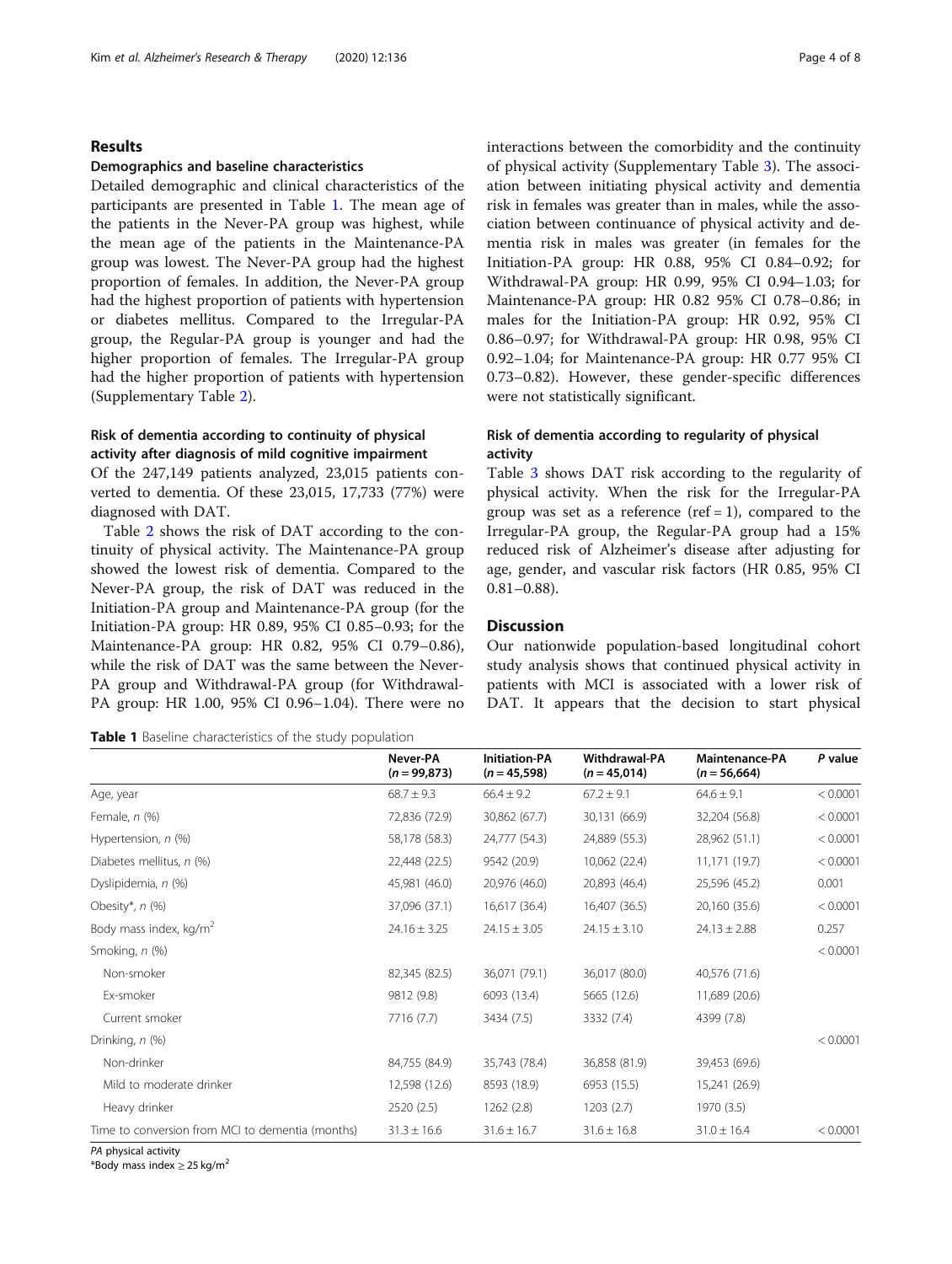#### <span id="page-4-0"></span>Table 2 Risk of dementia according to continuity of physical activity

|                                       | Never-PA<br>$(n = 99,873)$ | <b>Initiation-PA</b><br>$(n = 45,598)$ | <b>Withdrawal-PA</b><br>$(n = 45,014)$ | <b>Maintenance-PA</b><br>$(n = 56,664)$ |
|---------------------------------------|----------------------------|----------------------------------------|----------------------------------------|-----------------------------------------|
| DAT cases, $n$ $(\%)$                 | 8658 (8.7%)                | 2888 (6.3%)                            | 3445 (7.7%)                            | 2742 (4.8%)                             |
| DAT incidence (per 1000 person-years) | 33.25                      | 24.11                                  | 29.13                                  | 18.77                                   |
| Unadjusted HR (95% CI)                |                            |                                        |                                        |                                         |
| DAT                                   | 1 (ref)                    | $0.73(0.70-0.76)$                      | $0.88(0.84 - 0.91)$                    | $0.56(0.54 - 0.59)$                     |
| Adjusted HR* (95% CI)                 |                            |                                        |                                        |                                         |
| DAT                                   | 1 (ref)                    | $0.89(0.85 - 0.93)$                    | $1.00(0.96 - 1.04)$                    | $0.82(0.79 - 0.86)$                     |

HR hazard ratio, CI confidence interval, DAT dementia of the Alzheimer type, PA physical activity

\*Adjusted for age, gender, hypertension, diabetes mellitus, dyslipidemia, body mass index, history of smoking, and history of alcohol intake

activity leads to a lower risk of DAT, while ceasing physical activity may cause the risk of DAT to increase again. In addition, a higher frequency of physical activity appears to prevent conversion from MCI to DAT (moderate-intensity physical activity more than 5 days per week or vigorous-intensity physical activity more than 3 days per week).

We observed that the Maintenance-PA group had 18% fewer dementia conversions than the Never-PA group, while the Initiation-PA group had 11% less dementia conversion than the Never-PA group. We interpret this to indicate that continuing physical activity occurring at both time points was more effective than initiating a new physical activity between the two time points. Evidence suggests that the longer the duration of physical activity, the greater the effect of physical activity on cognitive function  $[16]$  $[16]$ . The findings for the Initiation-PA group may therefore reflect the shorter duration of physical activity compared to the Maintenance-PA group.

There are at least two major mechanisms by which continuous physical activity may prevent the conversion from mild cognitive impairment to dementia. Physical activity increases the expression of neurotrophic factors such as brain-derived neurotrophic factor (BDNF), insulin-like growth factor 1 (IGF-1), and vascular endothelial growth factor (VFGF). BDNF is important for maintaining neuronal development and for exercise-

**Table 3** Risk of dementia according to regularity of physical activity

|                                   | Irregular-PA | Regular-PA*         |
|-----------------------------------|--------------|---------------------|
| Unadjusted HR (95% CI)            |              |                     |
| Dementia of the Alzheimer type    | 1 (ref)      | $0.70(0.68 - 0.73)$ |
| Adjusted HR (95% CI) <sup>†</sup> |              |                     |
| Dementia of the Alzheimer type    | 1 (ref)      | $0.85(0.81 - 0.88)$ |

HR hazard ratio, CI confidence interval, PA physical activity

\*Vigorous-intensity physical activity ≥ 3 days per week or moderate-intensity physical activity ≥ 5 days per week<br><sup>†</sup>Adjusted for age, gender, hypertension, diabetes mellitus, dyslipidemia, body

mass index, history of smoking, and history of alcohol intake

related improvements in cognitive function. IGF-1 and VFGF play important roles in neurogenesis and angiogenesis and influence the induction of hippocampal BDNF. Animal and clinical studies have demonstrated that physical activity can increase neurotrophic factors such as BDNF and IGF-1. After physical activity, the release of BDNF from the brain is enhanced [[17,](#page-6-0) [18](#page-6-0)], with 6 months of resistance exercise sufficient to increase serum levels of IGF-1 in older adults [[19](#page-6-0)].

Physical activity also increases cerebral blood flow (CBF). After 12 weeks of physical activity, CBF has been shown to increase in the anterior cingulate cortex [[20](#page-6-0)] and hippocampal CBF increased in elderly patients with subjective memory complaints after 16 weeks of physical activity [[21](#page-6-0)]. CBF is thought to maintain cerebral perfusion to help maintain brain volume. Previous studies have shown that physical activity is associated with increased regional gray and white matter volume including areas such as the hippocampus, and prefrontal and cingulate cortices [[22,](#page-6-0) [23\]](#page-6-0).

Ceasing regular physical activity appears to halt the positive effects on the body that the physical activity was eliciting. One small study found that elderly subjects who undertook endurance training for more than 15 years had reduced CBF in specific brain regions including the hippocampus after stopping physical activity [[24\]](#page-6-0). Stopping physical activity also reduces cardiorespiratory fitness and muscle mass and increases glucose intolerance which might adversely affect cognitive function [\[25](#page-6-0)–[27\]](#page-7-0). These adverse effects associated with stopping physical activity arise within 10–20 days. Our findings also showed that the dementia conversion rate was lower in the Initiation-PA group than the Withdrawal-PA group, so the duration of the positive effects of physical activity does not appear to be very long.

We also investigated the association between regularity of physical activity and dementia risk. The Regular-PA group showed a 15% reduction in dementia conversion compared to the Irregular-PA group. However, not all studies have shown that physical activity improves cognitive function, and the effects of exercise on MCI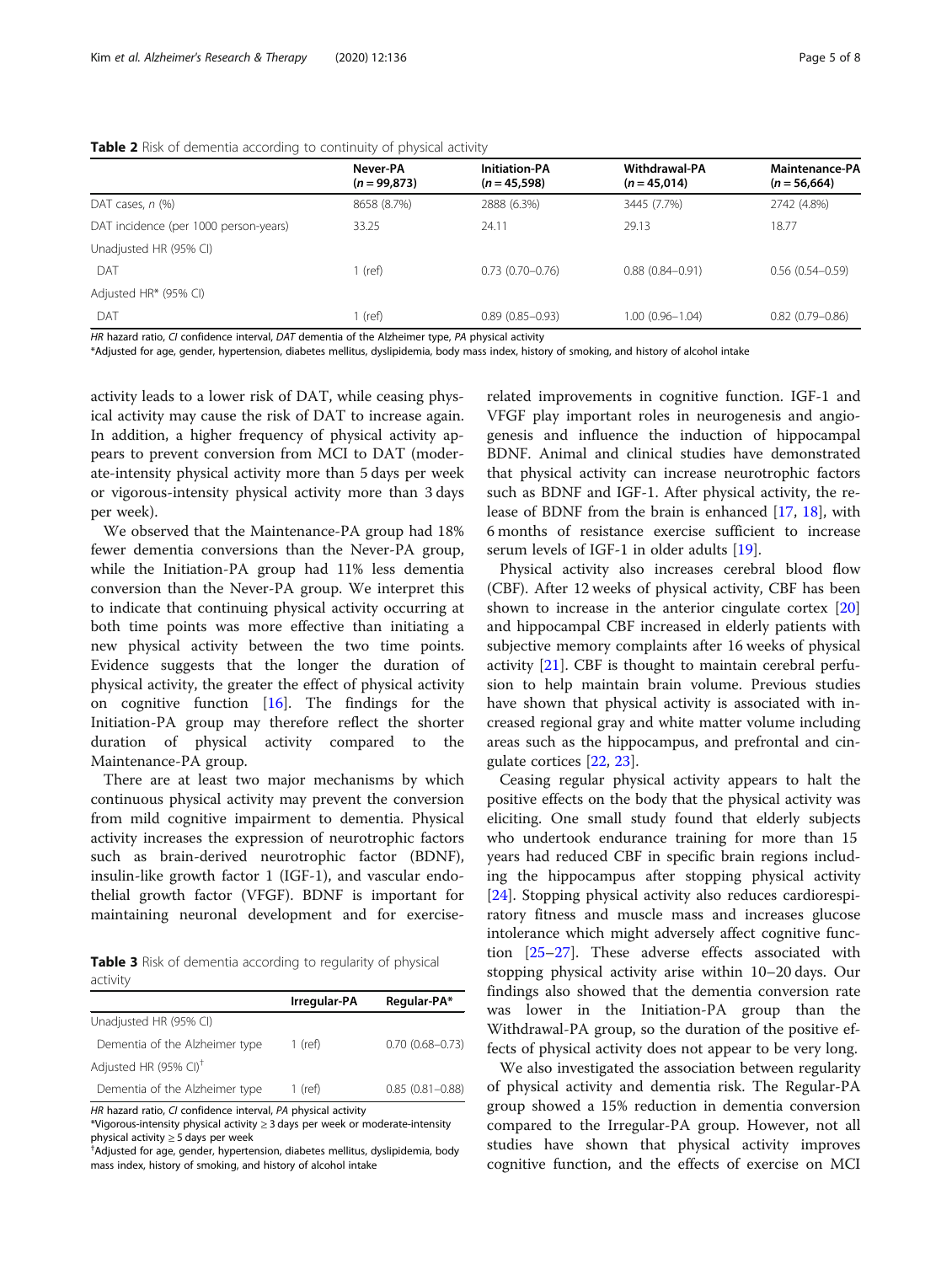<span id="page-5-0"></span>have shown inconsistencies. In a review of 14 randomized controlled trials, the majority had insufficient evidence of the benefits of physical activity on cognitive function in patients with MCI [[28\]](#page-7-0), whereas another review showed that aerobic exercise elicited beneficial effects on cognitive function in MCI patients [\[29](#page-7-0)]. A possible explanation for these discrepancies is that each study involved different conditions including the type, intensity, frequency, and duration of physical activity. There have also been three large multidomain trials, FINGER [\[30\]](#page-7-0), MAPT [[31](#page-7-0)], and PreDIVA [\[32](#page-7-0)], which sought to investigate whether lifestyle modifications prevent cognitive impairment. Among these studies, only the FINGER study showed positive results, which could be because it involved active physical training that was different to the PreDIVA and MAPT studies.

Effects of physical activity on cognitive function in demented patients were also unclear. A randomized control study reported that moderate- to high-intensity exercise training could not slow cognitive impairment in patients with mild to moderate dementia [\[33](#page-7-0)]. Many of studies included in a meta-analysis of randomized control trials showed beneficial effects of physical activity on cognitive function in patients with dementia. However, because of unclear methodology, it was difficult for these studies to conclude that the effect of physical activity on dementia patients was proved. On the other hand, several relatively large studies included in the meta-analysis reported no effects on global cognition [\[34](#page-7-0)].

We note several limitations to our study. First, the evaluation of physical activity was based on selfreporting by the participants and could be open to bias. Second, when we analyzed the association frequency of physical activity with dementia, we could not control for disease severity due to a lack of cognitive function information. However, since the subjects were diagnosed with mild cognitive impairment, the level of baseline cognition would presumably not be very different. Third, the participants' physical activity characteristics, such as type, intensity, duration, and frequency, were free to change during the study period, but we did not take into account the effect of such changes. Moreover, we only measured the presence or absence of physical activity at two distinct time points. Fourth, the biomarker information could not be used for diagnosis. From the claim data used in this study, only clinical diagnosis based on ICD-10 could be obtained. Therefore, some of patients with dementia of the Alzheimer type in this study might be non-Alzheimer's disease patients. Fifth, because of the data access policy, it was not possible to use data for people not included in the study, so it was impossible to perform additional analyses on people who were not included in the inclusion criteria, such as those who had health examination only once or who did not be

diagnosed MCI. In addition, we did not investigate the relation between physical activity and incident MCI. Sixth, although this study had a longitudinal design, it was difficult to have causal inference. Since this was an observational study, possible confounder might cause the effect. Lastly, as the cohort included participants of Korean ethnicity, caution should be taken if generalizing these findings to other populations. However, our study involved a very large sample size of over 247,000 adults. In addition, we focused on the continuity and regularity of physical activity, representing more specific factors that can reduce the risk of DAT.

# Conclusion

Our study showed that continued physical activity in patients with MCI is associated with a lower risk of DAT. It appears that the decision to start physical activity leads to a lower risk of DAT, while ceasing physical activities may cause the risk of DAT to increase again. In addition, regular physical activity appears to prevent conversion from MCI to DAT. However, further research is needed into the duration of benefit from physical activity and the potential biological mechanisms involved. In addition, prospective studies are needed to clarify the result of this study.

#### Supplementary information

Supplementary information accompanies this paper at [https://doi.org/10.](https://doi.org/10.1186/s13195-020-00707-1) [1186/s13195-020-00707-1](https://doi.org/10.1186/s13195-020-00707-1).

Additional file 1: Supplementary Tables. Supplementary Table 1. Pre- and post-MCI diagnosis period in each group. Supplementary Table 2. Baseline characteristics of the study population between Irregular and Regular-PA. Supplementary Table 3. Interactions of comorbidities with continuity of physical activity.

#### Abbreviations

MCI: Mild cognitive impairment; DAT: Dementia of the Alzheimer type; NHIS: (Korean) National Health Insurance Service; ICD-10-CM: International Classification of Disease, Tenth Revision, Clinical Modification; K-IPAQ: Korean version of the international physical activity questionnaire; PA: Physical activity; SD: Standard deviation; ANOVA: Analysis of variance; HR: Hazard ratio; 95% CI: 95% confidence interval; BDNF: Brain-derived neurotrophic factor; IGF-1: Insulin-like growth factor 1; VFGF: Vascular endothelial growth factor; CBF: Cerebral blood flow; FINGER: The Finnish Geriatric Intervention Study to Prevent Cognitive Impairment and Disability; MAPT: The Multidomain Alzheimer Preventive Trial; PreDIVA: The Prevention of Dementia by Intensive Vascular Care

#### Acknowledgements

Not applicable

#### Standard protocol approvals, registrations, and patient consent

We obtained written informed consent from each patient. This study was approved by the Institutional Review Board of Gangnam Severance Hospital, and all methods were performed in accordance with the approved guidelines and regulations.

#### Authors' contributions

Yeo Jin Kim interpreted the data and drafted the manuscript. Kyung-Do Han contributed to the study design and data analysis. Min Seok Baek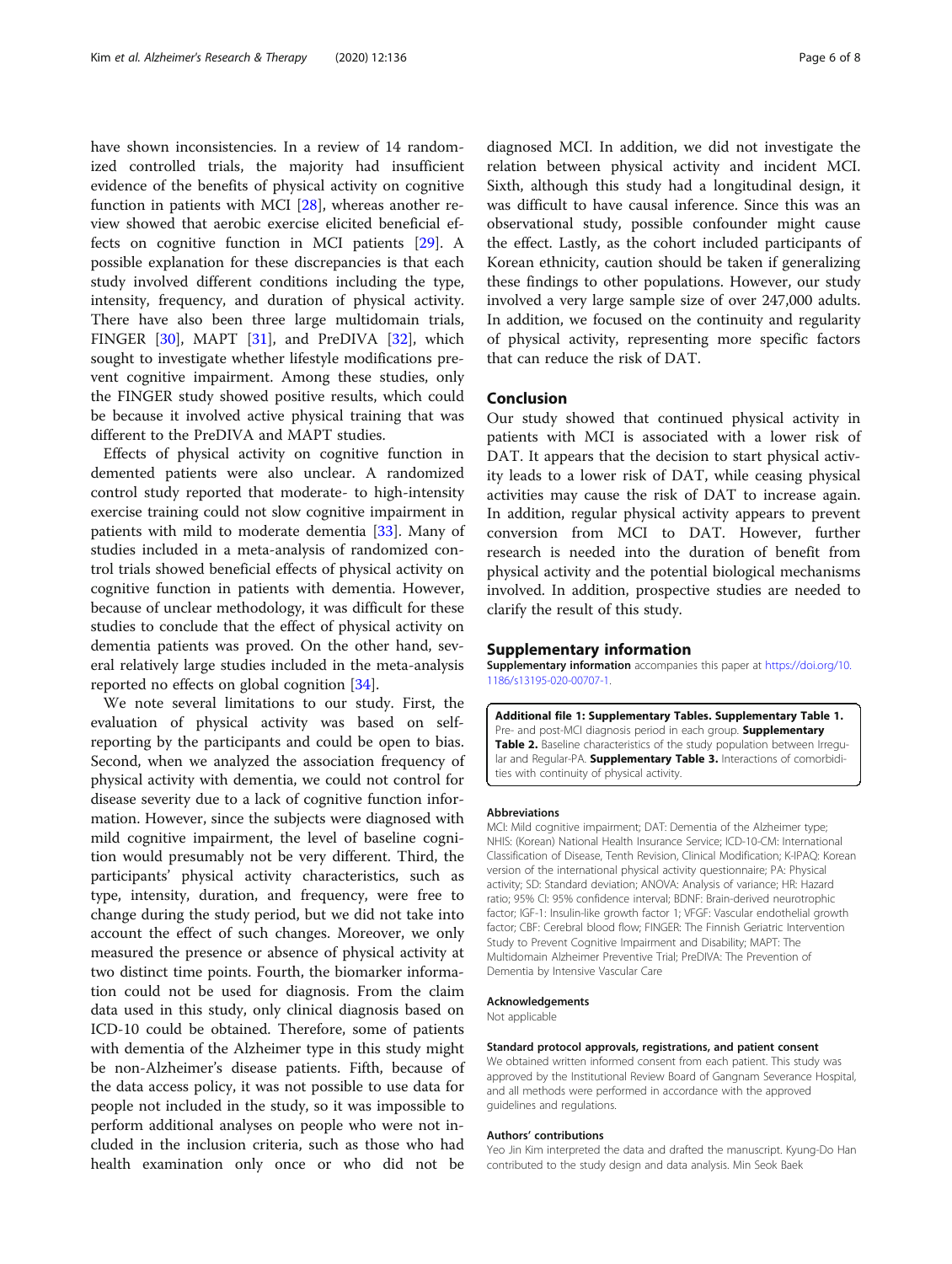<span id="page-6-0"></span>contributed to the study conceptualization and the discussion of results. Hanna Cho contributed to the study design, data interpretation, and revision of the manuscript. Eun Joo Lee contributed to the data analysis. Chul Hyoung Lyoo contributed to the study design and data interpretation. The authors read and approved the final manuscript.

#### Funding

This research was supported by faculty research grant of Yonsei University College of Medicine (6-2018-0068), a grant from the 2020 Research Grant of Gangnam Severance Hospital Research Committee, Basic Science Research Program through the National Research Foundation of Korea (NRF) funded by the Ministry of Education (NRF2020R1F1A1076154 & NRF 2018R1D1A1B07049386), and a grant of the Korea Health Technology R&D Project through the Korea Health Industry Development Institute (KHIDI) funded by the Ministry of Health & Welfare, Republic of Korea (Grant number: HI18C1159), and the National Research Foundation of Korea grant funded by the Korean government (NRF-2017R1C1B2011637 and NRF-2019R1H1A1035599).

#### Availability of data and materials

The original anonymized data used in this analysis was obtained from NHIS of Korea. The dataset from NHIS is not publicly available due to restricted access. However, any researcher requiring access to the data can obtain it directly through a license agreement, including the payment of appropriate license fees.

#### Ethics approval and consent to participate

The study was approved by the institutional review board of Gangnam Severance Hospital.

#### Consent for publication

Not applicable

#### Competing interests

The authors declare that they have no competing interests.

#### Author details

<sup>1</sup>Department of Neurology, Chuncheon Sacred Heart Hospital, Hallym University College of Medicine, Chuncheon, Republic of Korea. <sup>2</sup>Department of Biostatics, College of Medicine, The Catholic University of Korea, Seoul, Republic of Korea.<sup>3</sup> Department of Neurology, Gangnam Severance Hospital, Yonsei University College of Medicine, 211, Eonju-ro, Gangnam-gu, Seoul 06273, Republic of Korea. <sup>4</sup>Big Data Steering Department, National Health Insurance Service, Wonju, Republic of Korea.

# Received: 13 February 2020 Accepted: 15 October 2020

#### References

- 1. Petersen RC, Aisen P, Boeve BF, Geda YE, Ivnik RJ, Knopman DS, et al. Mild cognitive impairment due to Alzheimer disease in the community. Ann Neurol. 2013;74(2):199–208.
- 2. Prestia A, Caroli A, Van Der Flier WM, Ossenkoppele R, Van Berckel B, Barkhof F, et al. Prediction of dementia in MCI patients based on core diagnostic markers for Alzheimer disease. Neurology. 2013;80(11):1048–56.
- 3. Vos SJ, Verhey F, Frölich L, Kornhuber J, Wiltfang J, Maier W, et al. Prevalence and prognosis of Alzheimer's disease at the mild cognitive impairment stage. Brain. 2015;138(5):1327–38.
- 4. Wolk DA, Price JC, Saxton JA, Snitz BE, James JA, Lopez OL, et al. Amyloid imaging in mild cognitive impairment subtypes. Ann Neurol. 2009;65(5): 557–68. <https://doi.org/10.1002/ana.21598>.
- Han JW, Kim TH, Lee SB, Park JH, Lee JJ, Huh Y, et al. Predictive validity and diagnostic stability of mild cognitive impairment subtypes. Alzheimer's Dementia. 2012;8(6):553–9. <https://doi.org/10.1016/j.jalz.2011.08.007>.
- 6. Burns JM, Cronk BB, Anderson HS, Donnelly JE, Thomas GP, Harsha A, et al. Cardiorespiratory fitness and brain atrophy in early Alzheimer disease. Neurology. 2008;71(3):210–6. [https://doi.org/10.1212/01.wnl.0000317094.](https://doi.org/10.1212/01.wnl.0000317094.86209.cb) [86209.cb.](https://doi.org/10.1212/01.wnl.0000317094.86209.cb)
- 7. Stephen R, Hongisto K, Solomon A, Lonnroos E. Physical activity and Alzheimer's disease: a systematic review. J Gerontol A Biol Sci Med Sci. 2017; 72(6):733–9. [https://doi.org/10.1093/gerona/glw251.](https://doi.org/10.1093/gerona/glw251)
- 9. Sofi F, Valecchi D, Bacci D, Abbate R, Gensini GF, Casini A, et al. Physical activity and risk of cognitive decline: a meta-analysis of prospective studies. J Intern Med. 2011;269(1):107–17. [https://doi.org/10.1111/j.1365-2796.2010.](https://doi.org/10.1111/j.1365-2796.2010.02281.x) 02281x
- 10. Jia RX, Liang JH, Xu Y, Wang YQ. Effects of physical activity and exercise on the cognitive function of patients with Alzheimer disease: a meta-analysis. BMC Geriatr. 2019;19(1):181. [https://doi.org/10.1186/s12877-019-1175-2.](https://doi.org/10.1186/s12877-019-1175-2)
- 11. Larson EB, Wang L, Bowen JD, McCormick WC, Teri L, Crane P, et al. Exercise is associated with reduced risk for incident dementia among persons 65 years of age and older. Ann Internal Med. 2006;144(2):73. [https://doi.org/10.](https://doi.org/10.7326/0003-4819-144-2-200601170-00004) [7326/0003-4819-144-2-200601170-00004.](https://doi.org/10.7326/0003-4819-144-2-200601170-00004)
- 12. Rovio S, Kåreholt I, Helkala E-L, Viitanen M, Winblad B, Tuomilehto J, et al. Leisure-time physical activity at midlife and the risk of dementia and Alzheimer's disease. Lancet Neurol. 2005;4(11):705–11. [https://doi.org/10.](https://doi.org/10.1016/s1474-4422(05)70198-8) [1016/s1474-4422\(05\)70198-8.](https://doi.org/10.1016/s1474-4422(05)70198-8)
- 13. Song SO, Jung CH, Song YD, Park CY, Kwon HS, Cha BS, et al. Background and data configuration process of a nationwide population-based study using the Korean national health insurance system. Diabetes Metab J. 2014; 38(5):395–403. <https://doi.org/10.4093/dmj.2014.38.5.395>.
- 14. Lee SR, Choi EK, Han KD, Cha MJ, Oh S. Trends in the incidence and prevalence of atrial fibrillation and estimated thromboembolic risk using the CHA2DS2-VASc score in the entire Korean population. Int J Cardiol. 2017; 236:226–31. <https://doi.org/10.1016/j.ijcard.2017.02.039>.
- 15. Choi JB, Lee EJ, Han KD, Hong SH, Ha US. Estimating the impact of body mass index on bladder cancer risk: stratification by smoking status. Sci Rep. 2018;8(1):947. [https://doi.org/10.1038/s41598-018-19531-7.](https://doi.org/10.1038/s41598-018-19531-7)
- 16. Cabral DF, Rice J, Morris TP, Rundek T, Pascual-Leone A, Gomes-Osman J. Exercise for brain health: an investigation into the underlying mechanisms guided by dose. Neurotherapeutics. 2019;16(3):580–99. [https://doi.org/10.](https://doi.org/10.1007/s13311-019-00749-w) [1007/s13311-019-00749-w](https://doi.org/10.1007/s13311-019-00749-w).
- 17. Seifert T, Brassard P, Wissenberg M, Rasmussen P, Nordby P, Stallknecht B, et al. Endurance training enhances BDNF release from the human brain. Am J Physiol Regul Integr Comp Physiol. 2010;298(2):R372–7. [https://doi.org/10.](https://doi.org/10.1152/ajpregu.00525.2009) [1152/ajpregu.00525.2009.](https://doi.org/10.1152/ajpregu.00525.2009)
- 18. Kurdi FN, Flora R. The impact of physical exercise on brain-derived neurotrophic factor (BDNF) level in elderly population. Open Access Maced J Med Sci. 2019;7(10):1618–20. [https://doi.org/10.3889/oamjms.2019.337.](https://doi.org/10.3889/oamjms.2019.337)
- 19. Cassilhas RC, Viana VA, Grassmann V, Santos RT, Santos RF, Tufik S, et al. The impact of resistance exercise on the cognitive function of the elderly. Med Sci Sports Exerc. 2007;39(8):1401–7. [https://doi.org/10.1249/mss.](https://doi.org/10.1249/mss.0b013e318060111f) [0b013e318060111f](https://doi.org/10.1249/mss.0b013e318060111f).
- 20. Chapman SB, Aslan S, Spence JS, Defina LF, Keebler MW, Didehbani N, et al. Shorter term aerobic exercise improves brain, cognition, and cardiovascular fitness in aging. Front Aging Neurosci. 2013;5:75. [https://doi.org/10.3389/](https://doi.org/10.3389/fnagi.2013.00075) [fnagi.2013.00075.](https://doi.org/10.3389/fnagi.2013.00075)
- 21. Burdette JH, Laurienti PJ, Espeland MA, Morgan A, Telesford Q, Vechlekar CD, et al. Using network science to evaluate exercise-associated brain changes in older adults. Front Aging Neurosci. 2010;2:23. [https://doi.org/10.](https://doi.org/10.3389/fnagi.2010.00023) [3389/fnagi.2010.00023](https://doi.org/10.3389/fnagi.2010.00023).
- 22. Ruscheweyh R, Willemer C, Kruger K, Duning T, Warnecke T, Sommer J, et al. Physical activity and memory functions: an interventional study. Neurobiol Aging. 2011;32(7):1304–19. <https://doi.org/10.1016/j.neurobiolaging.2009.08.001>.
- 23. Kleemeyer MM, Kuhn S, Prindle J, Bodammer NC, Brechtel L, Garthe A, et al. Changes in fitness are associated with changes in hippocampal microstructure and hippocampal volume among older adults. Neuroimage. 2016;131:155–61. [https://doi.org/10.1016/j.neuroimage.2015.](https://doi.org/10.1016/j.neuroimage.2015.11.026) [11.026.](https://doi.org/10.1016/j.neuroimage.2015.11.026)
- 24. Alfini AJ, Weiss LR, Leitner BP, Smith TJ, Hagberg JM, Smith JC. Hippocampal and cerebral blood flow after exercise cessation in master athletes. Front Aging Neurosci. 2016;8:184. <https://doi.org/10.3389/fnagi.2016.00184>.
- 25. McGuire DK, Levine BD, Williamson JW, Snell PG, Blomqvist CG, Saltin B, et al. A 30-year follow-up of the Dallas Bed Rest and Training study. Circulation. 2001;104(12):1358–66. [https://doi.org/10.1161/hc3701.096099.](https://doi.org/10.1161/hc3701.096099)
- 26. Klausen K, Andersen LB, Pelle I. Adaptive changes in work capacity, skeletal muscle capillarization and enzyme levels during training and detraining. Acta Physiol Scand. 1981;113(1):9–16. [https://doi.org/10.1111/j.1748-1716.](https://doi.org/10.1111/j.1748-1716.1981.tb06854.x) 1981.tb06854x